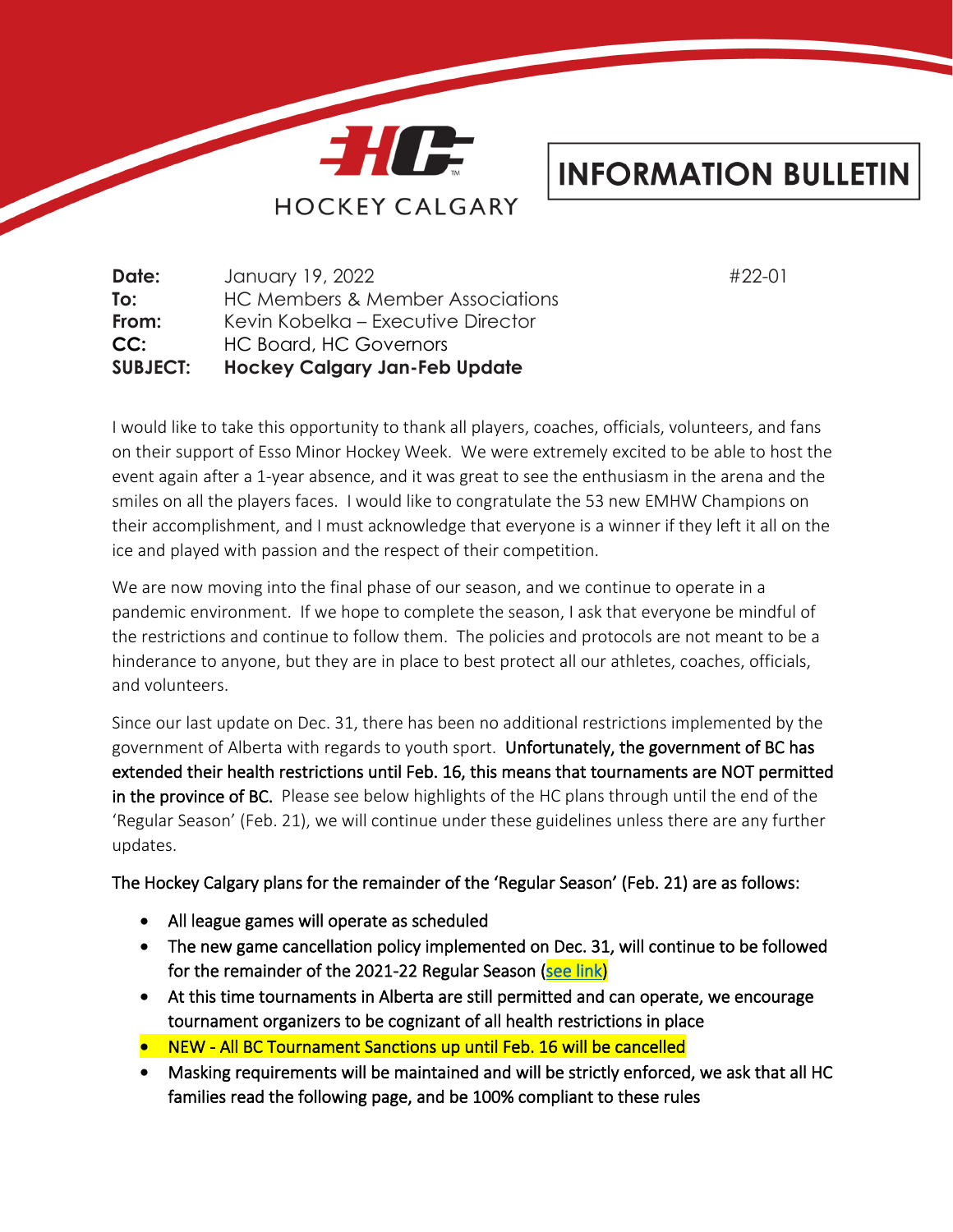

## **INFORMATION BULLETIN**

Hockey Calgary will continue to ensure that we put the safety of the athletes, coaches, officials, and volunteers at the forefront as we prepare to play the remainder of the hockey season. We know these are challenging times and we ask that all families be respectful of the policies in place. If we work together, we can ensure the athletes can continue to participate.

Thank you in advance for your support of this updated plan of action.

Regards

Kevin Kobelka Executive Director Hockey Calgary

*Mask Requirement Updated December 31, 2021*